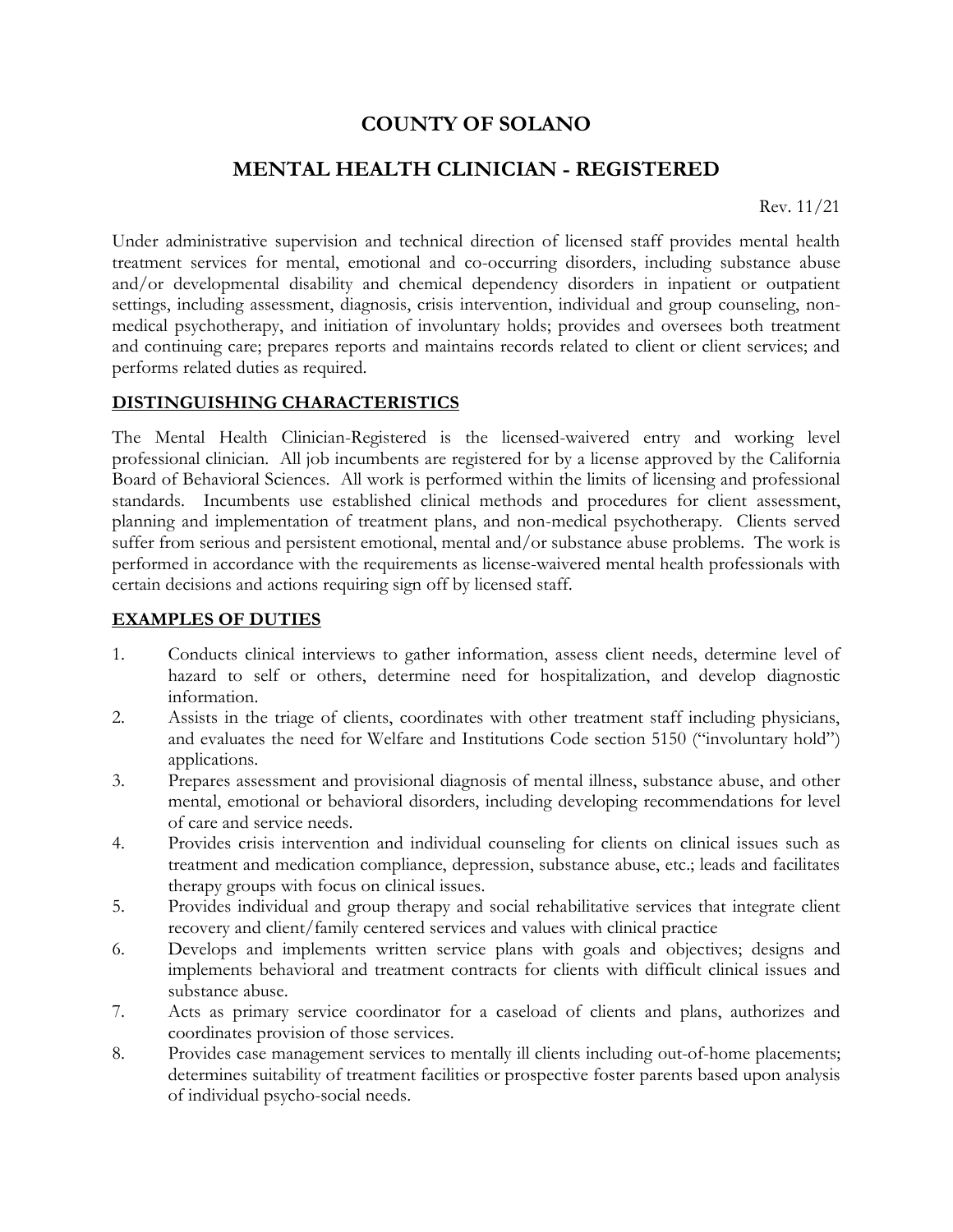#### **EXAMPLES OF DUTIES, Continued**

- 9. Prepares reports and correspondence and maintains a variety of documentation, such as charting observed behaviors, treatment plan objectives, progress reports, discharge summaries, incident reports, and other data.
- 10. Drafts for approval legally required documents, temporary conservatorship applications, 72 hour involuntary detention, and fourteen-day holds.
- 11. Attends and participates in a variety of internal and external meetings such as daily treatment team report, clinical meetings, interdisciplinary case conferences, inter-agency meetings, etc.
- 12. Coordinates with caseworkers, probation officers, community and support services, and appropriate referrals for clients upon discharge; works with other agencies to obtain information, coordinate services, determine appropriate venue for service, provide training about mental illness, and related matters.
- 13. Assists clients with paperwork and enrollment procedures for various treatment and social support programs.
- 14. Assist in physically containing violent and/or combative clients.
- 15. May operate vehicles to transport clients between facilities or to perform field duties of monitoring service provision, working with clients or clients at other sites, and/or to coordinate with other agencies.

## **TYPICAL PHYSICAL REQUIREMENTS**

Sit for extended periods; frequently stand and walk; sufficient manual dexterity to perform repetitive motion in various duties such as: keyboarding, writing, filing, reaching and grasping above shoulder level; normal eye-hand coordination; body strength sufficient to lift and carry case files; corrected vision to normal range to read fine print and computer screen; corrected hearing to speak and hear sufficiently to communicate clearly over the telephone and in person; ability to use office equipment including telephones, calculators, copiers, facsimile, computers, and other related peripheral equipment such as printers and scanners. Some assignments may require strength to lift and move clients with appropriate assistance and color vision to distinguish medications and laboratory results.

## **TYPICAL WORKING CONDITIONS**

Work is performed in a variety of office, clinic and field environments and includes continuous contact with staff and the public; may be required to enter private homes to make family home visits for purpose of investigation; work involves stressful situations and includes dealing with erratic and sometimes threatening behavior; may travel to community areas that are potentially dangerous where there is exposure to potential bodily injury, infections which may cause chronic disease or death; offensive odors; high noise levels; insect bites; dust and pollens.

## **MINIMUM QUALIFICATIONS**

#### **Knowledge of:**

- The principles, practices, techniques, trends and literature of clinical interviewing, casework, diagnosis, and assessment.
- Theories, principles and techniques of individual and group psychotherapy.
- Psychological, physical, and social aspects of mental disorders, chemical dependency, and recovery.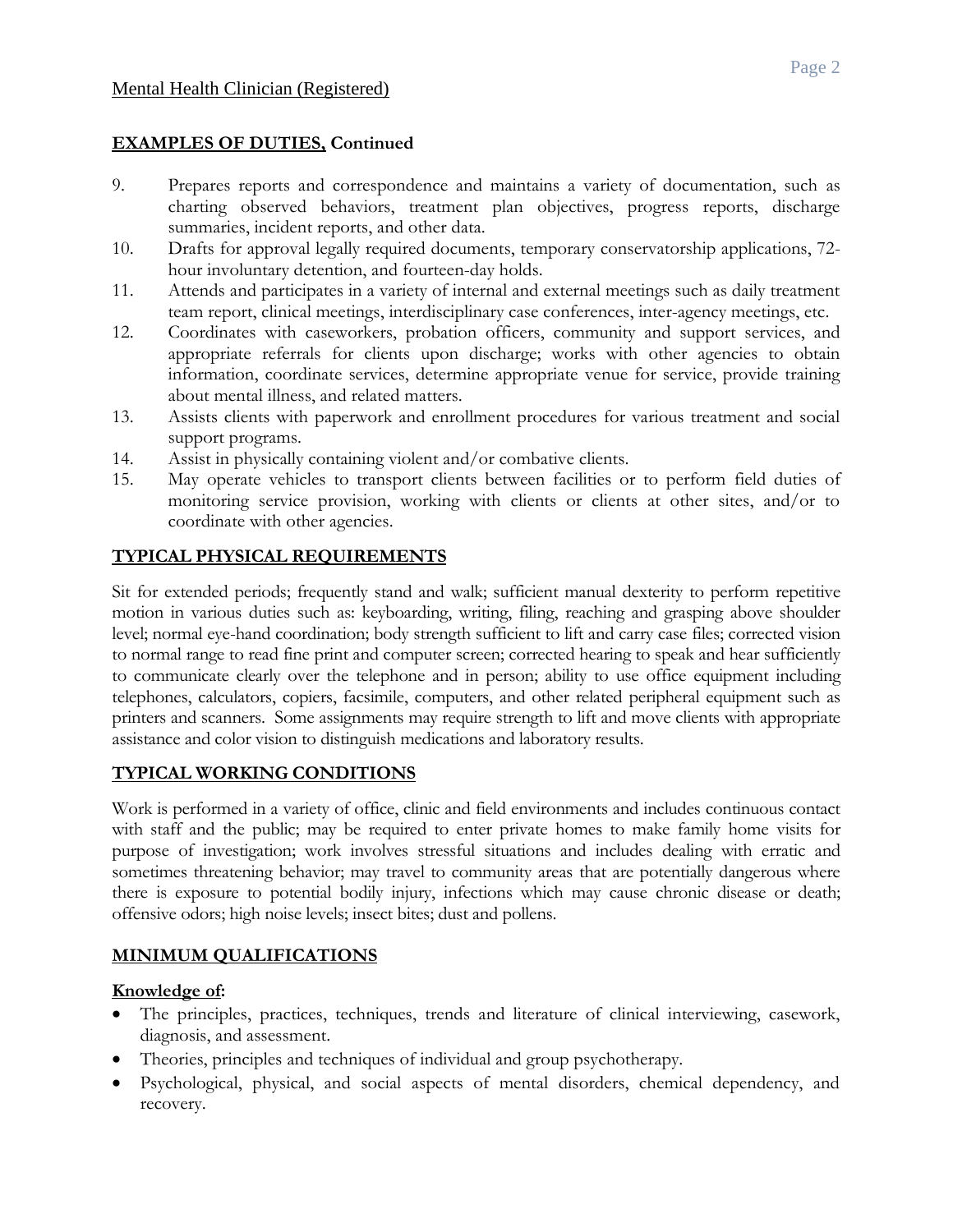#### Mental Health Clinician (Registered)

#### **Knowledge of: (Continued)**

- Theories of human behavior and personality and techniques of evaluating and modifying human behavior.
- Planning, development and implementation of comprehensive treatment plans.
- Federal, State and local laws, codes and regulations governing mental health and substance abuse treatment.
- Services and activities of public and private health and welfare agencies including referral sources and community resources.
- Basic techniques of supervision and training
- Use of automated equipment and standard office support applications software related to the work.
- Strength based consumer/family focused partnership service delivery models.

## **Ability to:**

- Conduct accurate and thorough assessments of client status, history, danger to self and others, progress, chemical dependency, and related mental health information.
- Prepare diagnoses and evaluations of mental and emotional disorders.
- Conduct professional clinical interviews.
- Formulate, implement and monitor treatment plans.
- Conduct group and individual psychotherapy.
- Make referrals to other providers of mental health services.
- Respond appropriately in crisis situations.
- Understand, interpret and apply complex mental health technical materials and applicable laws, codes and regulations.
- Prepare complex and detailed reports and records.
- Communicate and interact in situations requiring instructional, persuasive, consultative, counseling and motivational skills in both an oral and written manner
- Provide training, guidance and consultation to other staff.
- Understand impact of cultural, gender or socio-economical status on manifestations of emotional distress and mental illness.
- Deal effectively with clients of various ages and socio-economic and cultural groups including those with physical and/or emotional problems.
- Establish and maintain professional relationships with clients, children, representatives or the community served, employees of County departments and other agencies and the public.

## **EDUCATION AND EXPERIENCE**

No experience required.

Possession of a Master's degree in a field of study approved by the California State Board of Behavioral Science Examiners. **AND**

Acceptance by the California State Board of Behavioral Science Examiners as a candidate for licensure (registered intern/associate) as either a Marriage and Family Therapist Intern (MFTI) or Associate Licensed Clinical Social Worker (ALCSW) or Licensed Professional Clinical Counselor (LPCC) or any other equivalent Licensed approved by the California Board of Behavioral Sciences.